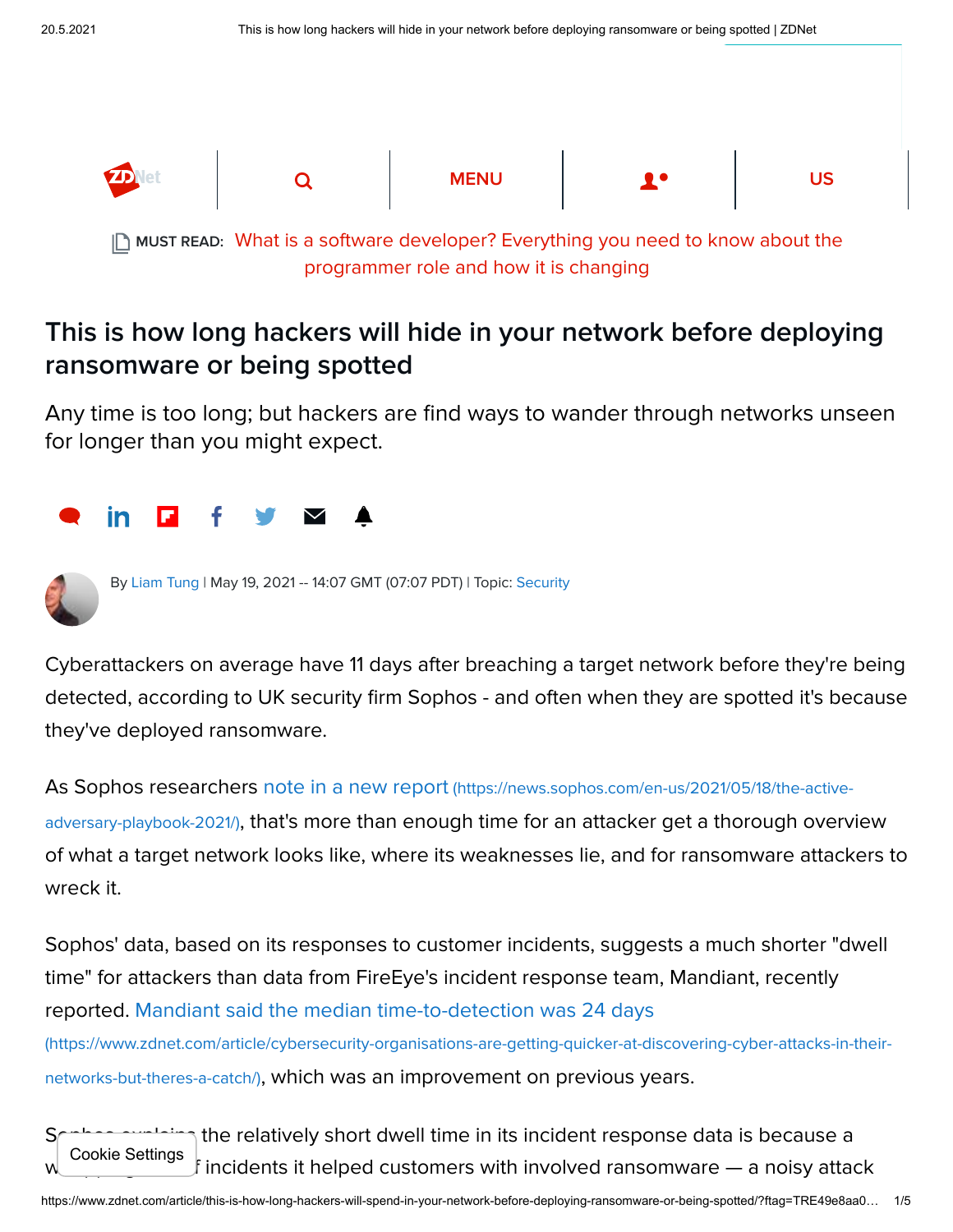that immediately triggers alarms for tech departments. So, while shorter dwell times might indicate an improvement in so-called security posture, it might also be just because fileencrypting ransomware is a disruptive attack compared to data theft.

"To put this in context, 11 days potentially provide attackers with approximately 264 hours for malicious activity, such as lateral movement, reconnaissance, credential dumping, data exfiltration, and more. Considering that some of these activities can take just minutes or a few hours to implement, 11 days provide attackers with plenty of time to do damage," notes Sophos in its Active Adversary Playbook 2021 report.

[The vast majority of incidents Sophos responded to were ransomware attacks, suggesting the](https://www.zdnet.com/article/ransomware-just-got-very-real-and-its-likely-to-get-worse/) scale of the problem (https://www.zdnet.com/article/ransomware-just-got-very-real-and-its-likely-to-get-worse/). Other attacks include stealing data, cryptominers, banking trojans, data wipers, and the use of penetration testing tools like Cobalt Strike.

Another notable point is the widespread use by attackers of Remote Desktop Protocol (RDP) with about 30% of attacks starting with RDP and 69% of subsequent activity being conducted with RDP. Phishing, on the other hand, was the entry point for just 12% of attacks, while 10% of attacks involved exploiting an unpatched system.

[Attacks on RDP endpoints have long been used to initiate ransomware attacks and are far](https://www.zdnet.com/article/top-exploits-used-by-ransomware-gangs-are-vpn-bugs-but-rdp-still-reigns-supreme/) more common than exploits against VPNs (https://www.zdnet.com/article/top-exploits-used-byransomware-gangs-are-vpn-bugs-but-rdp-still-reigns-supreme/). Several security firms ranked RDP as the [top intrusion vector for ransomware incidents in 2020. Security firm ESET reported remote](https://www.zdnet.com/article/big-jump-in-rdp-attacks-as-hackers-target-staff-working-from-home/) working had seen a nearly 800% spike in RDP attacks in 2020 (https://www.zdnet.com/article/bigjump-in-rdp-attacks-as-hackers-target-staff-working-from-home/).

"RDP played a part in 90% of attacks. However, the way in which attackers used RDP is worth noting. In incidents that involved RDP, it was used for external access only in just 4% of cases. Around a quarter (28%) of attacks showed attackers using RDP for both external access and internal movement, while in 41% of cases, RDP was used only for internal lateral movement within the network," Sophos threat researchers note.

Sophos also compiled a list of the most widely observed ransomware groups. DarkSide, a newish but professional ransomware service provider that started activity in mid-2020, only  $\alpha$  Cookie Settings  $\beta$  of cases Sophos investigated through 2020. It's in the spotlight because of